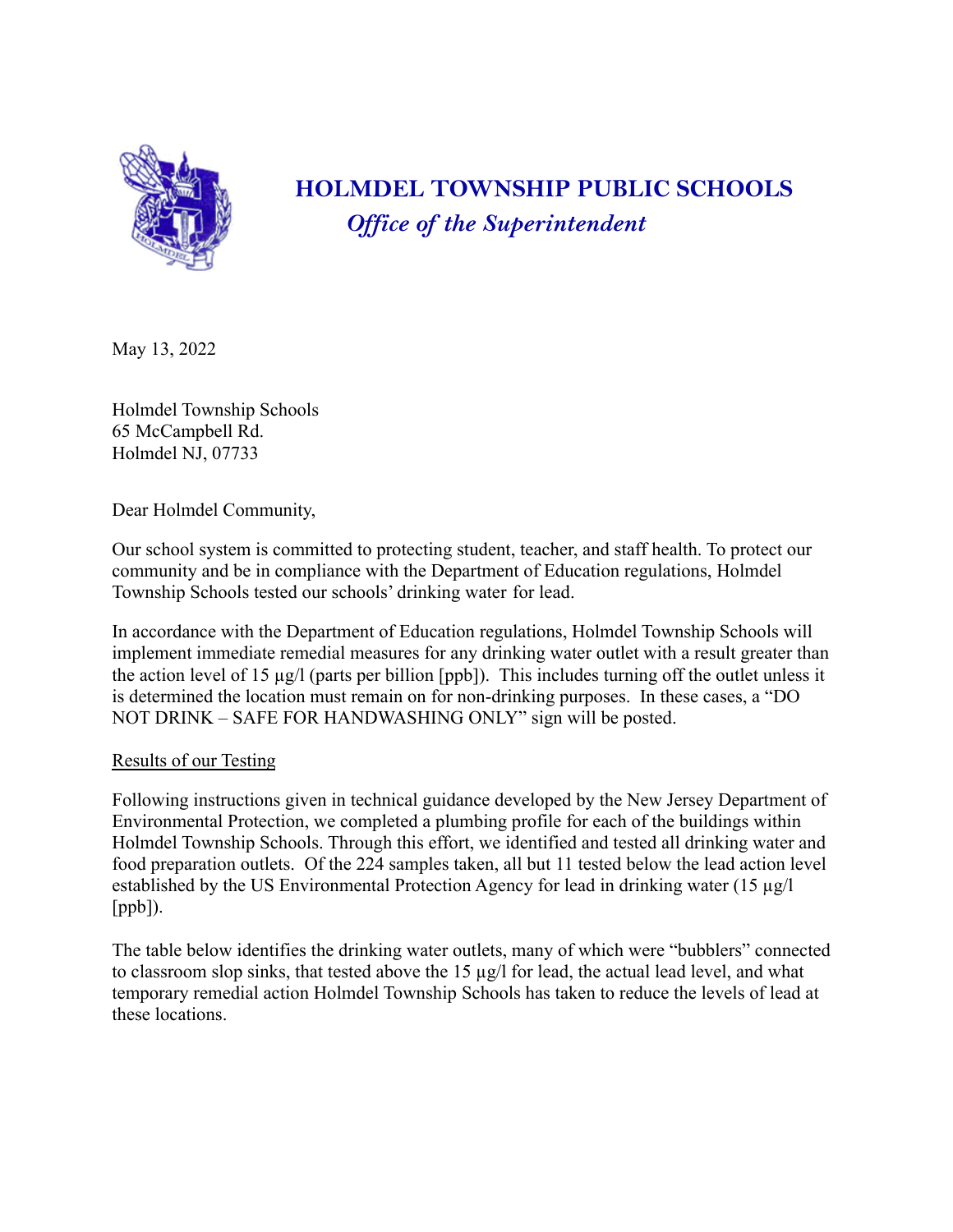| <b>Sample Location</b> | <b>First Draw Result</b> | <b>Remedial Action</b>          |
|------------------------|--------------------------|---------------------------------|
|                        | in $\mu$ g/l (ppb)       |                                 |
| VF18                   | 40.0                     | Removed/Disconnected or shut    |
| VK6                    | 20.7                     | off water. Posted Signage "Hand |
|                        |                          | Washing Only"                   |
|                        |                          |                                 |
| IHF16                  | 17.9                     | Removed/Disconnected or shut    |
| <b>IHMOS</b>           | 22.9                     | off water. Posted Signage "Hand |
| IHF35                  | 56.7                     | Washing Only"                   |
| <b>IHF414</b>          | 23.7                     |                                 |
|                        |                          |                                 |
| <b>WRS104</b>          | 22.2                     | Removed/Disconnected or shut    |
| WRSF11                 | 97.0                     | off water. Posted Signage "Hand |
| WRSF17                 | 83.5                     | Washing Only"                   |
| WRSF19                 | 24.5                     |                                 |
| WRSF9                  | 78.8                     |                                 |
|                        |                          |                                 |

### How Lead Enters our Water

Lead is unusual among drinking water contaminants in that it seldom occurs naturally in water supplies like groundwater, rivers and lakes. Lead enters drinking water primarily as a result of the corrosion, or wearing away, of materials containing lead in the water distribution system and in building plumbing. These materials include lead-based solder used to join copper pipe, brass, and chrome-plated brass faucets. In 1986, Congress banned the use of lead solder containing greater than 0.2% lead, and restricted the lead content of faucets, pipes and other plumbing materials. However, even the lead in plumbing materials meeting these new requirements is subject to corrosion. When water stands in lead pipes or plumbing systems containing lead for several hours or more, the lead may dissolve into the drinking water. This means the first water drawn from the tap in the morning *may* contain fairly high levels of lead.

### Lead in Drinking Water

Lead in drinking water, although rarely the sole cause of lead poisoning, can significantly increase a person's total lead exposure, particularly the exposure of children under the age of 6. EPA estimates that drinking water can make up 20% or more of a person's total exposure to lead.

#### For More Information

A copy of the test results is available in our central office for inspection by the public, including students, teachers, other school personnel, and parents, and can be viewed between the hours of 8:30 a.m. and 4:00 p.m. and are also available on our website at <https://www.holmdelschools.org> For more information about water quality in our schools, contact Mr. Kenneth Stromsland at the Buildings and Grounds Department, 732-946-1813.